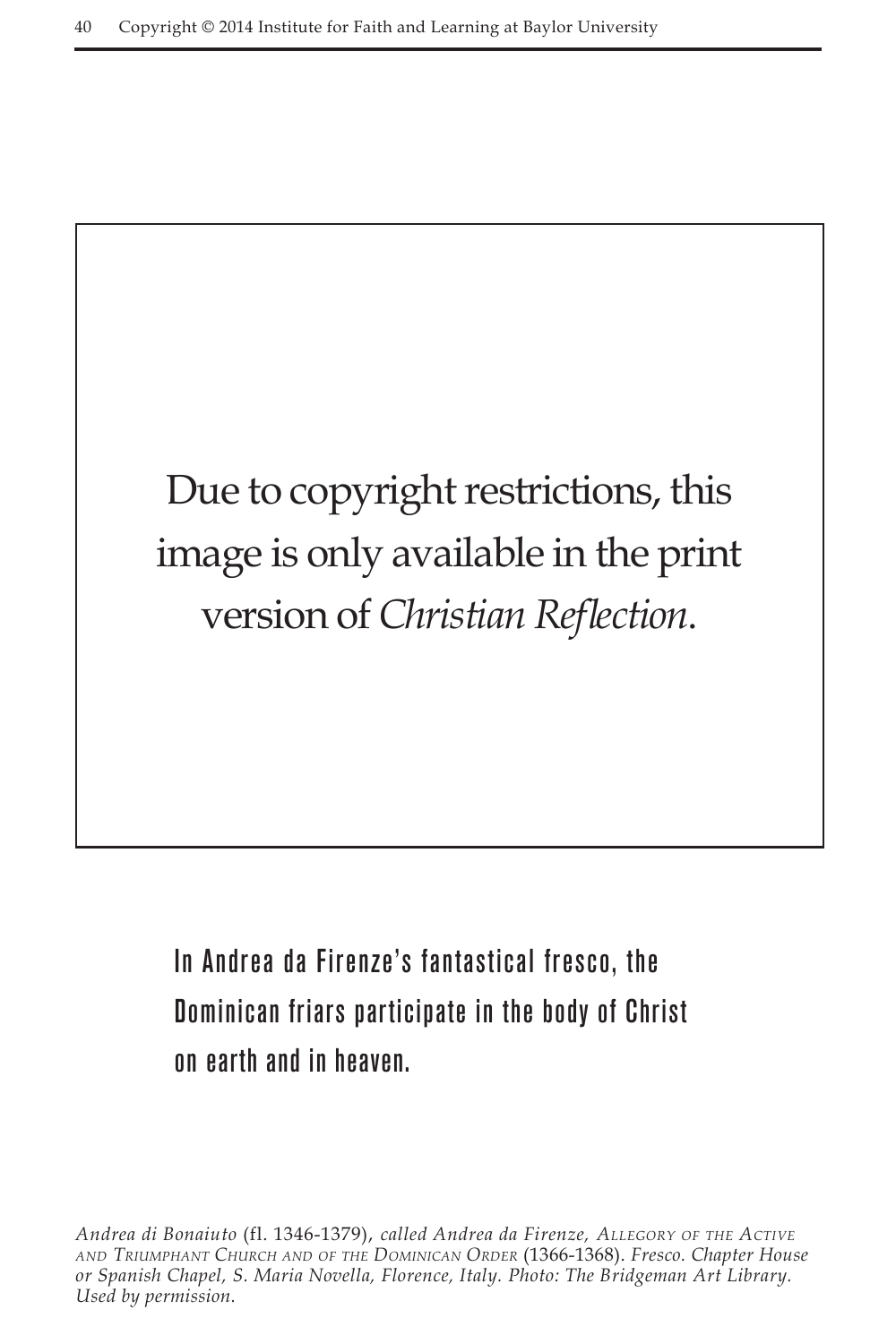## Working in Christ's Body

BY HEIDI J. HORNIK

The continuity of the Church triumphant is demonstrated in this<br>Florentine fresco from the fourteenth century in the Dominica<br>church complex of Santa Maria Novella. It is located in the Chap<br>House or meeting room adjacent Florentine fresco from the fourteenth century in the Dominican church complex of Santa Maria Novella. It is located in the Chapter House, or meeting room, adjacent to the nave of the basilica. Frescos on the other three walls further recognize and celebrate the Dominican order and the Church with scenes from The Passion of Christ, The Triumph of St. Thomas Aquinas, and The Life of St. Peter Martyr. Both Thomas Aquinas (1225-1274) and Peter Martyr, or Peter of Verona (1205-1252), had been prominent members of the order in its early years.

The Dominicans are a religious order of mendicant friars founded by St. Dominic (1170-1221) and sanctioned by the papacy in 1216.<sup>1</sup> Dominicans and Franciscans, as preaching orders whose convents were within cities, spread quickly throughout Medieval Europe. The Dominicans were especially attractive to devout Catholics because they set up not only the First and Second Orders (for men and women), but also a Third Order for laypeople who wished to dedicate themselves to a religious life. St. Dominic and his followers for generations were scholars and preachers. The order was highly educated, and as powerful patrons of the arts its members influenced the iconography used in art and architecture.<sup>2</sup>

A rich merchant Buonamico (Mico) Guidalotti, upon his death, left 200 of the 700 florins needed to build the Chapter House between 1343 and 1355. The payment for its decoration resulted from the sale of a house valued at 65 florins, as stated in the will. The Guidalotti family was permitted to use the chapel for burial and to have masses said daily for the salvation of their souls.3 Andrea da Firenze and his assistants frescoed the four walls of the Chapter House from 1366 to 1368.<sup>4</sup> It became known as the Spanish Chapel in 1566 when the Spanish wife of Cosimo I de' Medici, Eleonora da Toledo, enjoyed praying there as well as using it for various celebrations.

On the right wall of the Chapter House are allegorical scenes of the *Church Militant and the Church Triumphant*, where St. Dominic and St. Thomas Aquinas are shown in five roles—as soldiers of the *militia Christi* who preach, defend, debate and expound the truth of the faith, and reconcile men. The worldly and ecclesiastical hierarchy is shown on the lower left of the fresco while the faithful enter paradise on the upper register. The not yet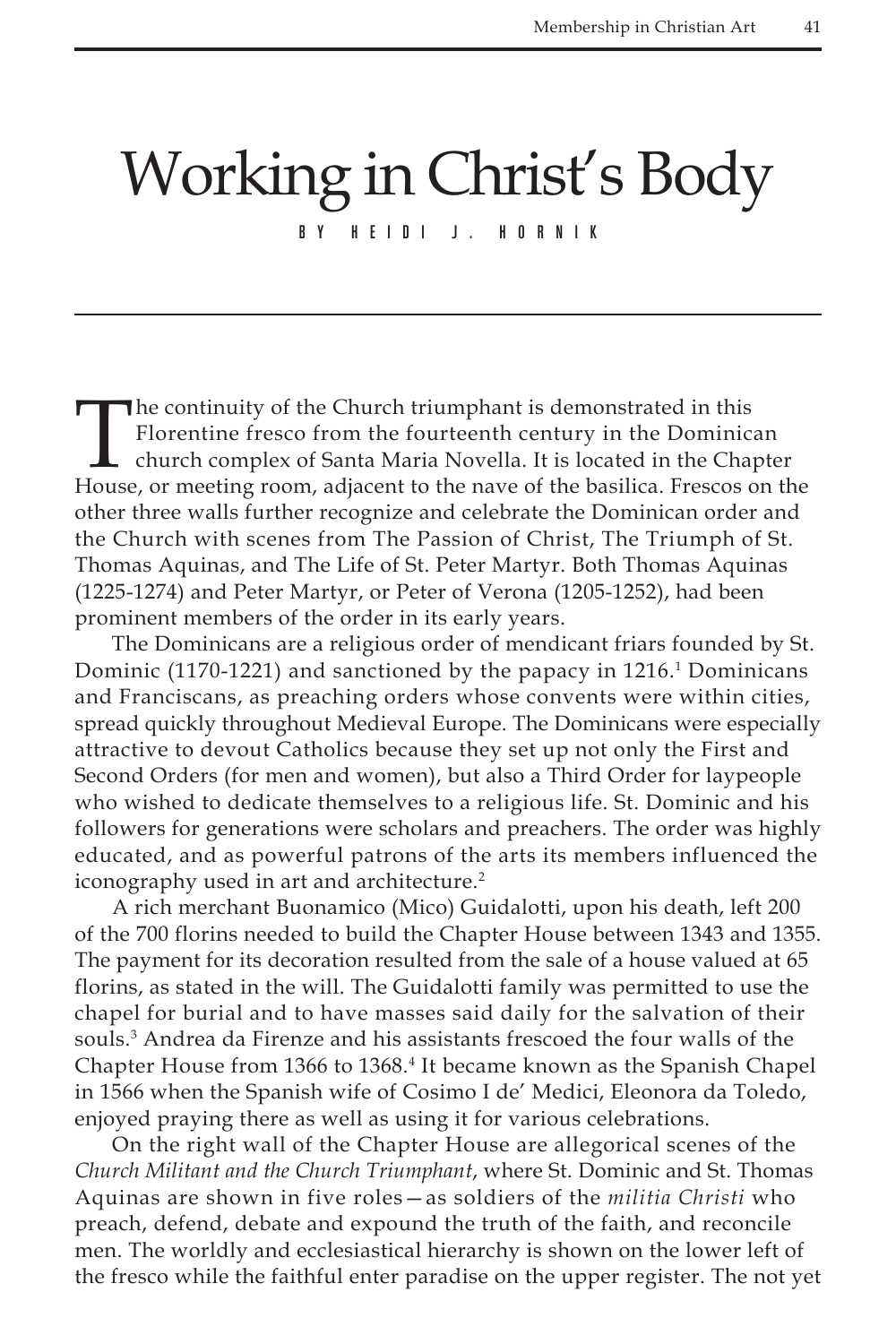## Due to copyright restrictions, this image is only available in the print version of *Christian Reflection*.

completed main cathedral or Duomo of Florence, S. Maria del Fiore, is seen in the left foreground, though it is neither pink nor had Brunelleschi's dome been built yet. The bell tower is also on the wrong side of the Duomo; it is by the western façade not the eastern apse. The archbishop of Florence was a Dominican at the time. The reigning pope, Urban V, is enthroned in the center of this area and flanked by other church ecclesiastics. This represented the power of the Church on earth and the power of the Dominicans in Florence.

At the lower right, Andrea da Firenze depicts a fierce fight between a pack of wolves that are trying to snatch sheep and the black and white dogs that are protecting them (see detail on p. 42). This is a metaphor for the friars' struggle against heresy. Dominicans are often represented as 'hounds of the Lord,' since the Italian *Domini cani* puns on their name. Dominic's first biographer, Jordan of Saxony, related that St. Dominic's mother had a vision of giving birth to a black and white dog with a torch in its mouth. Both Jordan and other authors saw the dog as the symbol of the preacher, while its bark was the sacred doctrine. Pedro Ferrando, Dominic's second biographer, contrasted the barking of the dog with the image of the heretics disguised as wolves used here by Andrea da Firenze.<sup>5</sup>

St. Thomas Aquinas is shown holding an open book to the right of the dogs attacking the wolves. The book, an attribute shared by many saints (especially founders of religious orders), is particularly relevant to St. Dominic and the Order of Preachers, as scholarship was part of their vocation. St. Dominic encouraged his friars to study, and he introduced study as a means to the ministry of the salvation of souls.

In the center of the composition, St. Dominic directs the faithful from earth to heaven. St. Peter, holding the keys, awaits those kneeling at the gate waiting to enter heaven in the upper left (see detail on p. 43). Those souls in the earthly realm (found in the middle right of the fresco, making music and dancing) can only enter heaven by receiving penance. The figure